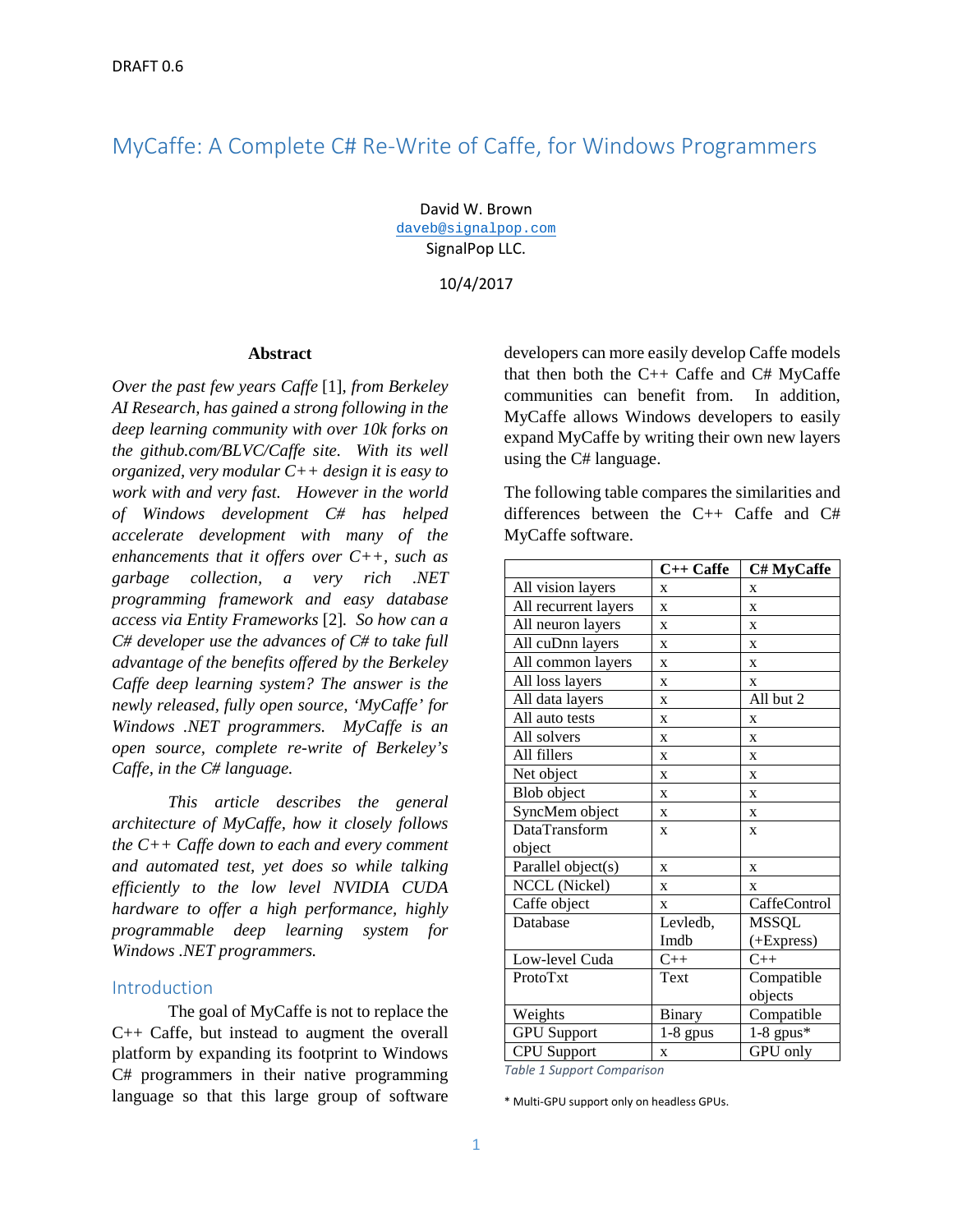From Table 1 above you can see that MyCaffe is a very close match to the C++ Caffe, with the main differences being in the database support and the way that MyCaffe accesses the low-level C++ CUDA code. In addition, MyCaffe is designed to only run on GPU bases systems and supports a wide range of NVIDIA cards from the NVIDIA GeForce 750ti on up to multi-GPU Tesla based systems running in TCC mode.

Like the C++ Caffe, MyCaffe can be complied to run using either a 'float' or 'double' as its base type.

# General Architecture

Four main modules make up the MyCaffe software: MyCaffe Control, MyCaffe Image Database, Cuda Control and the low-level Cuda C++ Code DLL.



*Table 2 MyCaffe Architecture*

The MyCaffe Control is the main interface to software that uses MyCaffe. It mainly plays the role of the 'caffe' object in C++ Caffe but does so in a way more convenient for C# Windows programmers for the control is easily dropped into a windows program and used.

The MyCaffe Image Database is an inmemory database used to load datasets or portions of datasets from a Microsoft SQL or Microsoft SQL Express database into memory. In addition to providing the typical database functionality, the MyCaffe Image Database adds several useful features to deep learning, namely: label balancing [3] and image boosting [4]. When using label balancing the up-sampling occurs at the database for the database itself organizes all data by label when loaded thus allowing a random selection of the label group first and then a random selection of the image from the label group so as to ensure that labels are equally represented when training and not skew training toward one label or another. Image boosting allows the user to mark specific images with a higher boost value to increase the probability that the marked image is selected during training. These are optional features that we have found helpful when training on sparse datasets that tend to have imbalanced label sets.

The Cuda Control is a C++ COM Control that supports COM/OLE Automation communication. Using the COM support built into C#, the MyCaffe Control communicates to the Cuda Control seamlessly by passing parameters and a function index which is then used internally to call the appropriate CUDA based function within the Low-Level CudaDnn DLL. All parameters are converted from the COM/OLE Automation format and into native C types within the Cuda Control thus allowing the Low-Level CUDA C++ Code to focus on the low-level programming such as calling CUDA kernels and/or calling cuDnn and NCCL functions.

The Low-Level CudaDnn DLL (different from, but uses the cuDnn [5] library from NVIDIA) contains all of the low-level functionality such as the low level MyCaffe math functions, calls to cuDnn, calls to NCCL and several low level t-SNE [6] and PCA [7] functions provided for speed. In order to manage the CUDA memory, CUDA Streams and special object pointers such as the Tensor Descriptors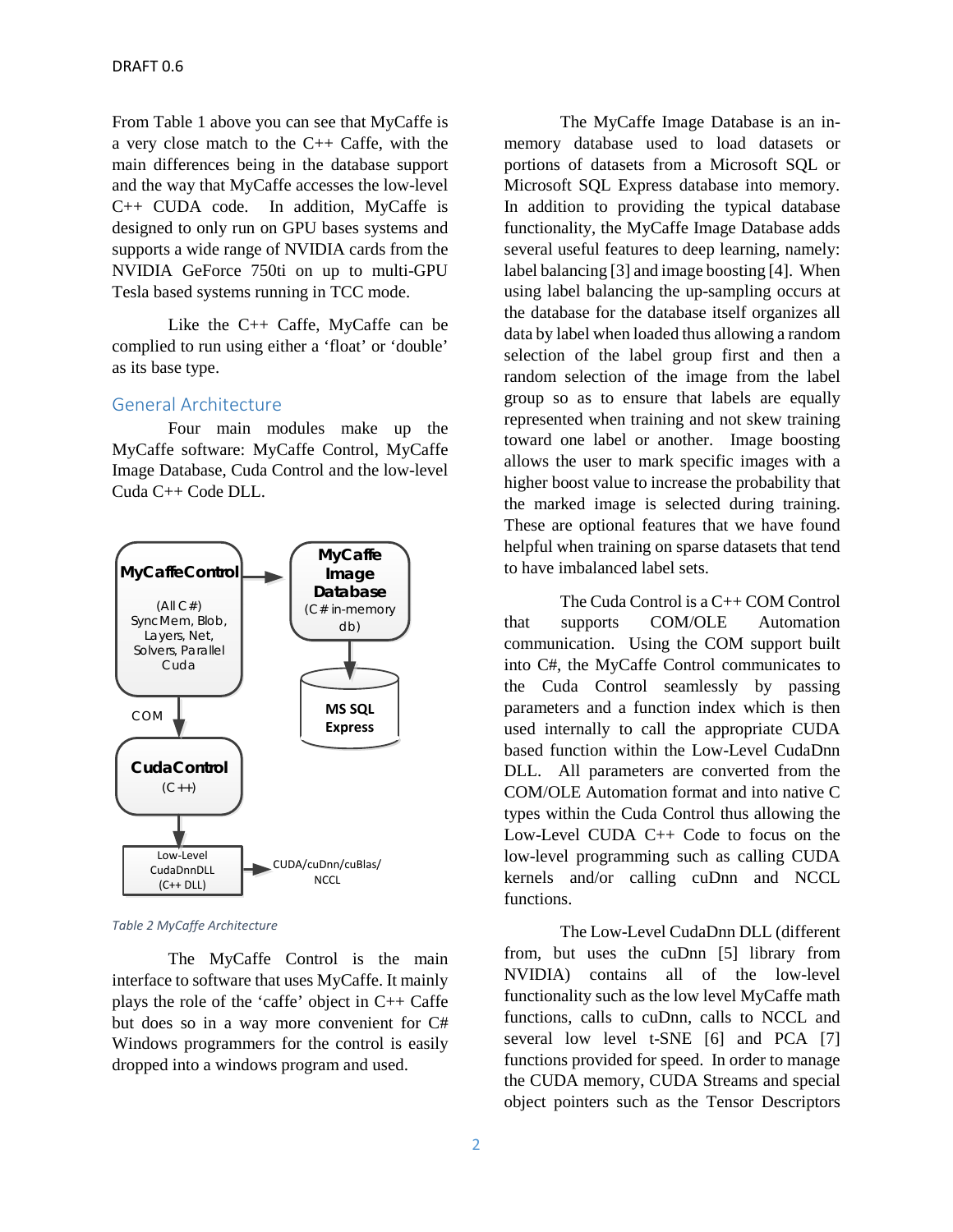used by cuDnn, the CudaDnn DLL uses a set of look-up tables and keeps track of each and every memory allocation and special pointer allocated. A look-up index into each table acts as a handle that is then passed back on up to and used by the C# code within the MyCaffe Control. Thanks to the way GPU's operate with a (mainly) separate memory space from the CPU, a look-up table works well for once the memory loaded on the GPU, you generally want to keep it there for as long as possible so as to avoid the timing hit caused by transferring between the GPU and host memory.



#### *Table 3 Fast Lookup Table*

MyCaffe also employs this same concept to manage all special data pointers used by the Cuda and cuDnn libraries where each pointer to an allocated descriptor or stream is also placed in its own look-up table that is referenced using an index (or handle) up in the MyCaffe Control software. To support some sub-systems such as NCCL, t-SNE and PCA, internal objects are allocated to manage the sub-system and stored in a look-up table thus allowing the CudaDnn DLL to manage the state of these subsystems while they are being used.

## Benchmarks

In deep learning, speed is important. For that reason, we have run the MyCaffe on several Windows configurations to show how well the technology stacks  $up<sup>1</sup>$  $up<sup>1</sup>$  $up<sup>1</sup>$ .

The following benchmarks were run on an i7-5960 8-core 3.00GHZ Dell/Alienware Area-51 R2 Computer running Windows 7 with 32GB of memory loaded with an NVIDIA Titan X (Maxwel) GPU in WDM[2](#page-2-1) mode and CUDA 9.

| Model     | GPU     | Image       | <b>Batch</b> | <b>Fwd/Bwd</b>   |
|-----------|---------|-------------|--------------|------------------|
|           | Memory  | <b>Size</b> | <b>Size</b>  | Average          |
|           | Used    |             |              | Time             |
|           |         |             |              | (ms.)            |
| GoogleNet | n/a     | 224x224     | $128^3$ est  | 800 ms           |
| GoogleNet | 9.01 GB | 224x224     | 64           | $400$ ms         |
| GoogleNet | 5.32 GB | 224x224     | 32           | $260$ ms         |
| GoogleNet | 3.48 GB | 224x224     | 16           | $230 \text{ ms}$ |
| $VGG-16$  | 8.57 GB | 224x224     | 32           | 580 ms           |
| $VGG-16$  | 5.51 GB | 224x224     | 16           | $312 \text{ ms}$ |
| GoogleNet | 2.36 GB | 56x56       | 24           | $166$ ms         |
| AlexNet   | 1.32 GB | 32x32       | 128          | $35 \text{ ms}$  |

The following benchmarks were run on the same Dell/Alienware Area-51 R2 Computer (i7-5960 8-core 3.00GHZ) running Windows 7 with 32GB of memory but this time loaded with a NVIDIA Titan Xp (Pascal) GPU in TCC mode and CUDA 9.

| <b>Model</b> | GPU           | Image       | <b>Batch</b> | <b>Fwd/Bwd</b>  |
|--------------|---------------|-------------|--------------|-----------------|
|              | <b>Memory</b> | <b>Size</b> | <b>Size</b>  | Average         |
|              | <b>Used</b>   |             |              | Time            |
|              |               |             |              | (ms.)           |
| GoogleNet    | n/a           | 224x224     | $128^4$ est  | 570 ms          |
| GoogleNet    | 8.91 GB       | 224x224     | 64           | $285$ ms        |
| GoogleNet    | 4.73 GB       | 224x224     | 32           | $140$ ms        |
| GoogleNet    | 3.24 GB       | 224x224     | 16           | $65 \text{ ms}$ |
| $VGG-16$     | 7.56 GB       | 224x224     | 32           | $280$ ms        |
| $VGG-16$     | 5.28 GB       | 224x224     | 16           | $138$ ms        |
| GoogleNet    | $2.09$ GB     | 56x56       | 24           | $38 \text{ ms}$ |
| AlexNet      | $1.05$ GB     | 32x32       | 128          | $37 \text{ ms}$ |

Comparison benchmarks (run in 2014) show that C++ Caffe using an older version of cuDnn running GoogleNet on an NVIDIA K40c with a

<span id="page-2-0"></span> $<sup>1</sup>$  The SignalPop AI Designer version 0.9.0 using the</sup>

<span id="page-2-2"></span>LOAD\_FROM\_SERVICE mode was used for all tests with the dataset fully loaded in memory.

<span id="page-2-1"></span><sup>2</sup> Run on GPU with monitor plugged in.

 $3$  Estimated by multiplying batch 64 timing x2.

<sup>4</sup> Estimated by multiplying batch 64 timing x2.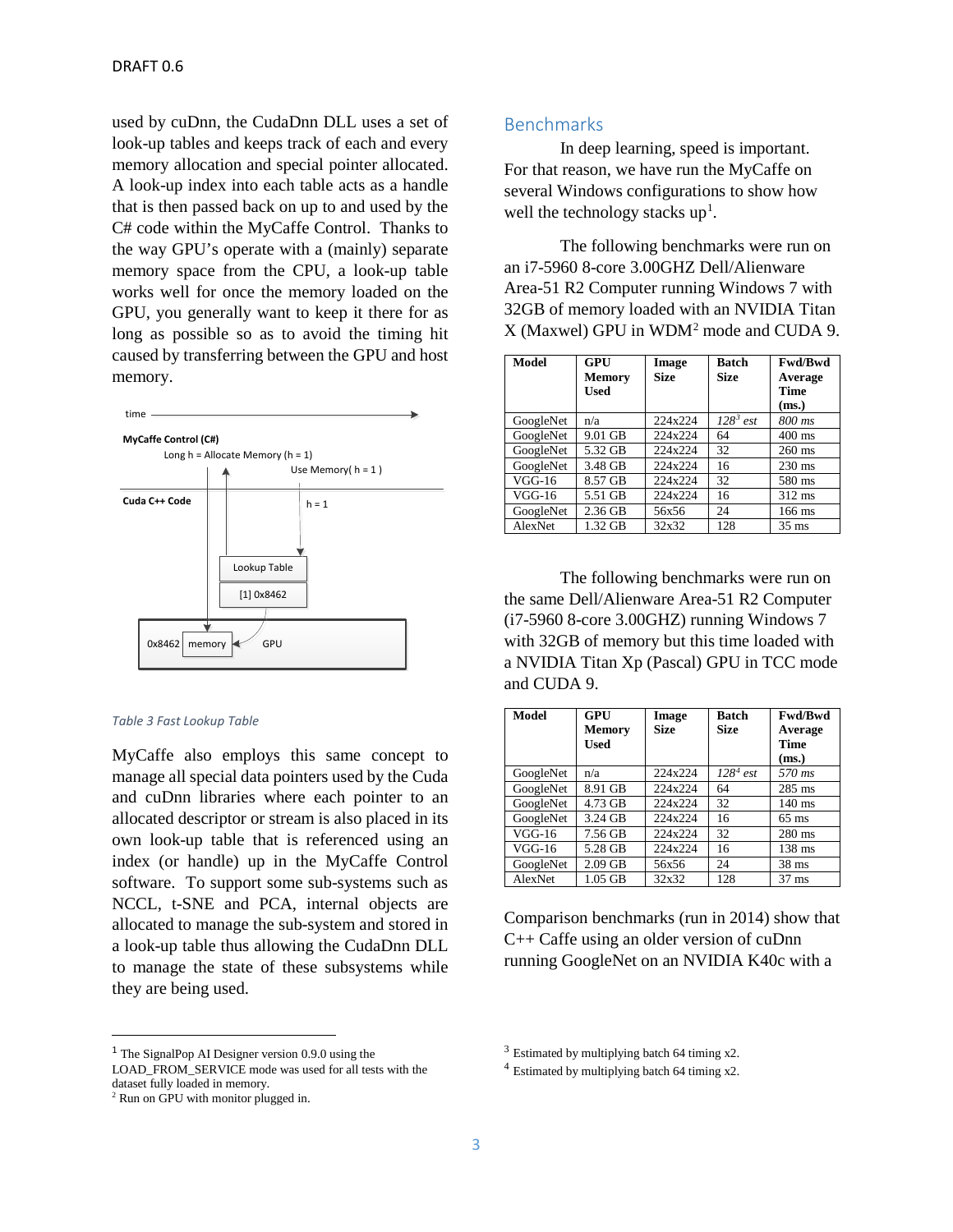128 batch size had a running total time of 1688.8 ms. for the forward + backward pass  $[8]$ .

This truly shows the great strides that NVIDIA has made both in hardware improvements with their Titan Xp (Pascal) GPU and software improvements to their CUDA and cuDnn libraries with CUDA 9.0 and cuDnn 7.0. And the new Volta hardware should only be better - what a time to be involved in AI!

But how does MyCaffe stack up on every day GPU's such as the 1060 that is in many new laptops for the highly used 750TI? The following benchmarks show what these more standard PC systems can do as well.

The following benchmarks were run on an i7 6700HQ 6-core 2.60GHZ Alienware 15 Laptop running Windows 10 with 8 GB of memory loaded with an NVIDIA GTX 1060 GPU in WDM<sup>[5](#page-3-0)</sup> mode with CUDA 9.

| Model     | GPU<br><b>Memory</b><br>Used | Image<br><b>Size</b> | <b>Batch</b><br><b>Size</b> | <b>Fwd/Bwd</b><br>Average<br><b>Time</b><br>(ms.) |
|-----------|------------------------------|----------------------|-----------------------------|---------------------------------------------------|
| GoogleNet | 3.01 GB                      | 56x56                | 24                          | 88 ms                                             |
| AlexNet   | 1.98 GB                      | 32x32                | 128                         | $48$ ms                                           |

The following benchmarks were run on an i7 x980 6-core 3.33GHZ HP Pavilion Elite running Windows 7 with 24 GB of memory loaded with an NVIDIA 750ti GPU in WDM[6](#page-3-0) mode with CUDA 9.

| Model     | GPU<br><b>Memory</b><br><b>Used</b> | Image<br><b>Size</b> | <b>Batch</b><br><b>Size</b> | <b>Fwd/Bwd</b><br>Average<br><b>Time</b><br>(ms.) |
|-----------|-------------------------------------|----------------------|-----------------------------|---------------------------------------------------|
| GoogleNet | $2.03$ GB                           | 56x56                | 24                          | 268 ms                                            |
| AlexNet   | $0.94$ GB                           | 32x32                | 128                         | $134 \text{ ms}$                                  |

# **Compatibility**

l

Since our goal is to expand the target market for the C++ Caffe platform to the general C# Windows programmer, we have strived to make sure that MyCaffe maintains compatibility with the C<sub>++</sub> Caffe platform prototxt scripts and binary weight file formats. To do this MyCaffe performs its own parsing of the prototxt files into internal C# parameter objects that closely match those generated by Googles ProtoTxt software. In addition each parameter object is designed to print itself out in the very same ProtoTxt format from which it was parsed. Using this methodology allows MyCaffe to maintain compatibility with the same prototxt files used by the C++ Caffe.

With regard to the weigh files, MyCaffe stores weight files using the same Google ProtoBuf binary format as the C++ Caffe allowing MyCaffe to use existing *.caffemodel* files created using the C++ Caffe.

## **Summary**

It is great to see fantastic software such as Caffe out in the open source community. As a thank you, we wanted to contribute back to that same community with the 'MyCaffe' project to help an even larger group of programmers use this great technology.

For more information on the C++ Caffe, see the Berkeley AI Research site at [http://caffe.berkeleyvision.org/.](http://caffe.berkeleyvision.org/)

For more information on the Windows version of MyCaffe written in C#, see us on GitHub at [https://github.com/mycaffe.](https://github.com/mycaffe) For easy integration into your existing C# applications, just search for MyCaffe on NuGet or go to [https://www.nuget.org/packages?q=MyCaffe.](https://www.nuget.org/packages?q=MyCaffe)

And for more information on innovative products that make designing, editing, training, testing and debugging your AI models easier, see us at [https://www.signalpop.com.](https://www.signalpop.com/)

<span id="page-3-0"></span>

<sup>&</sup>lt;sup>5</sup> Run on GPU with monitor connected.  $\frac{6}{5}$  Run on GPU with monitor connected.